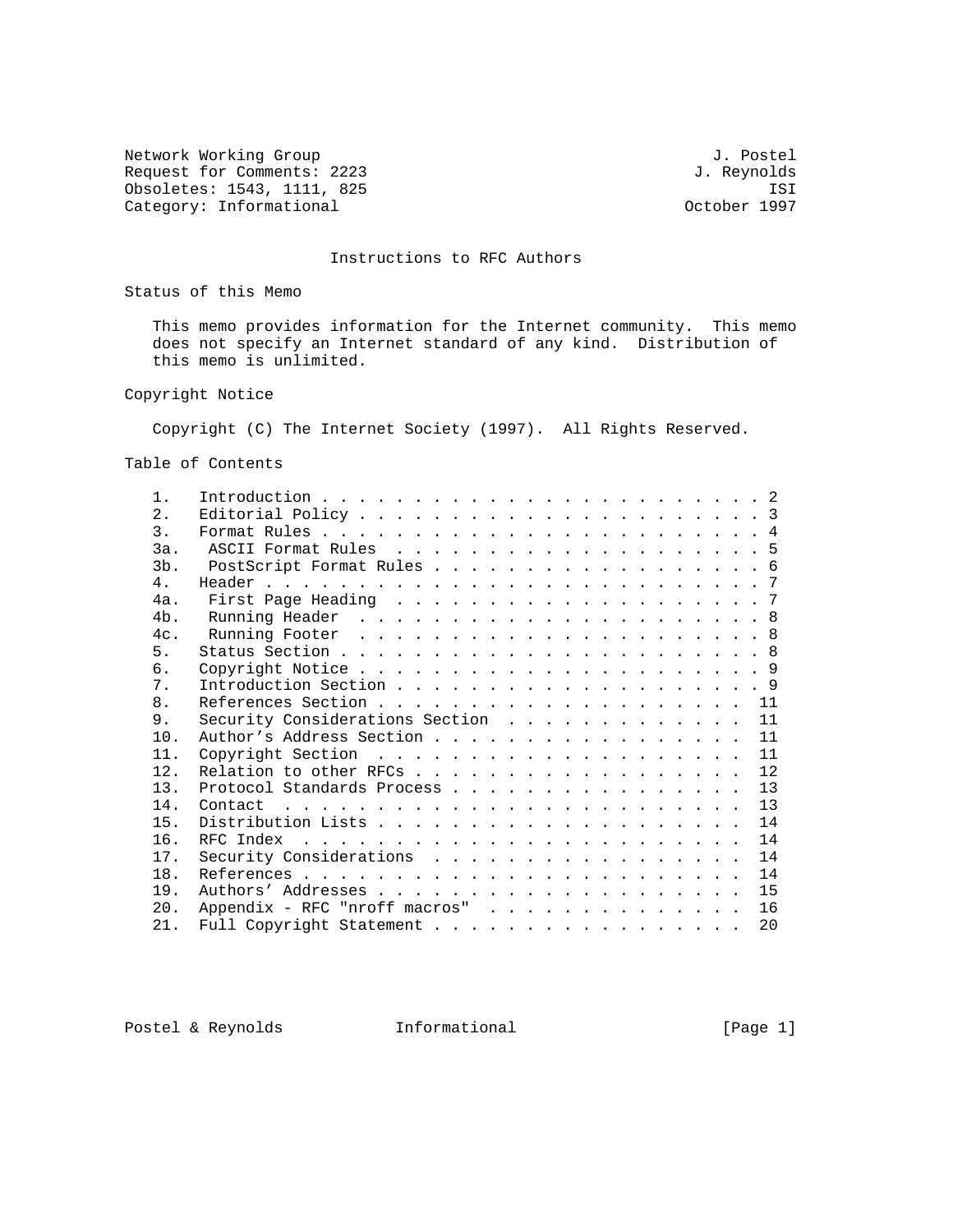# 1. Introduction

 This Request for Comments (RFC) provides information about the preparation of RFCs, and certain policies relating to the publication of RFCs.

 The RFC series of notes covers a broad range of interests. The core topics are the Internet and the TCP/IP protocol suite. However, any topic related to computer communication may be acceptable at the discretion of the RFC Editor.

 Memos proposed to be RFCs may be submitted by anyone. One large source of memos that become RFCs is the Internet Engineering Task Force (IETF). The IETF working groups (WGs) evolve their working memos (known as Internet Drafts or I-Ds) until they feel they are ready for publication, then the memos are reviewed by the Internet Engineering Steering Group (IESG), and if approved sent by the IESG to the RFC Editor.

 Most of the memos submitted to the RFC Editor from independent sources will be reviewed by the IESG for possible relationship to work in progress in the IETF Working Groups.

 RFCs are distributed online by being stored as public access files, and a short message is sent to the distribution list indicating the availability of the memo.

 The online files are copied by the interested people and printed or displayed at their site on their equipment. This means that the format of the online files must meet the constraints of a wide variety of printing and display equipment. (RFCs may also be returned via e-mail in response to an e-mail query, or RFCs may be found using information and database searching tools such as Gopher, Wais, or the World Wide Web (WWW).

 RFCs have been traditionally published and continue to be published in ASCII text.

 While the primary RFCs is always an ASCII text file, secondary or alternative versions of RFC may be provided in PostScript. This decision is motivated by the desire to include diagrams, drawings, and such in RFCs. PostScript documents (on paper only, so far) are visually more appealing and have better readability.

 PostScript was chosen for the fancy form of RFC publication over other possible systems (e.g., impress, interpress, oda) because of the perceived wide spread availability of PostScript capable printers.

Postel & Reynolds **Informational Informational** [Page 2]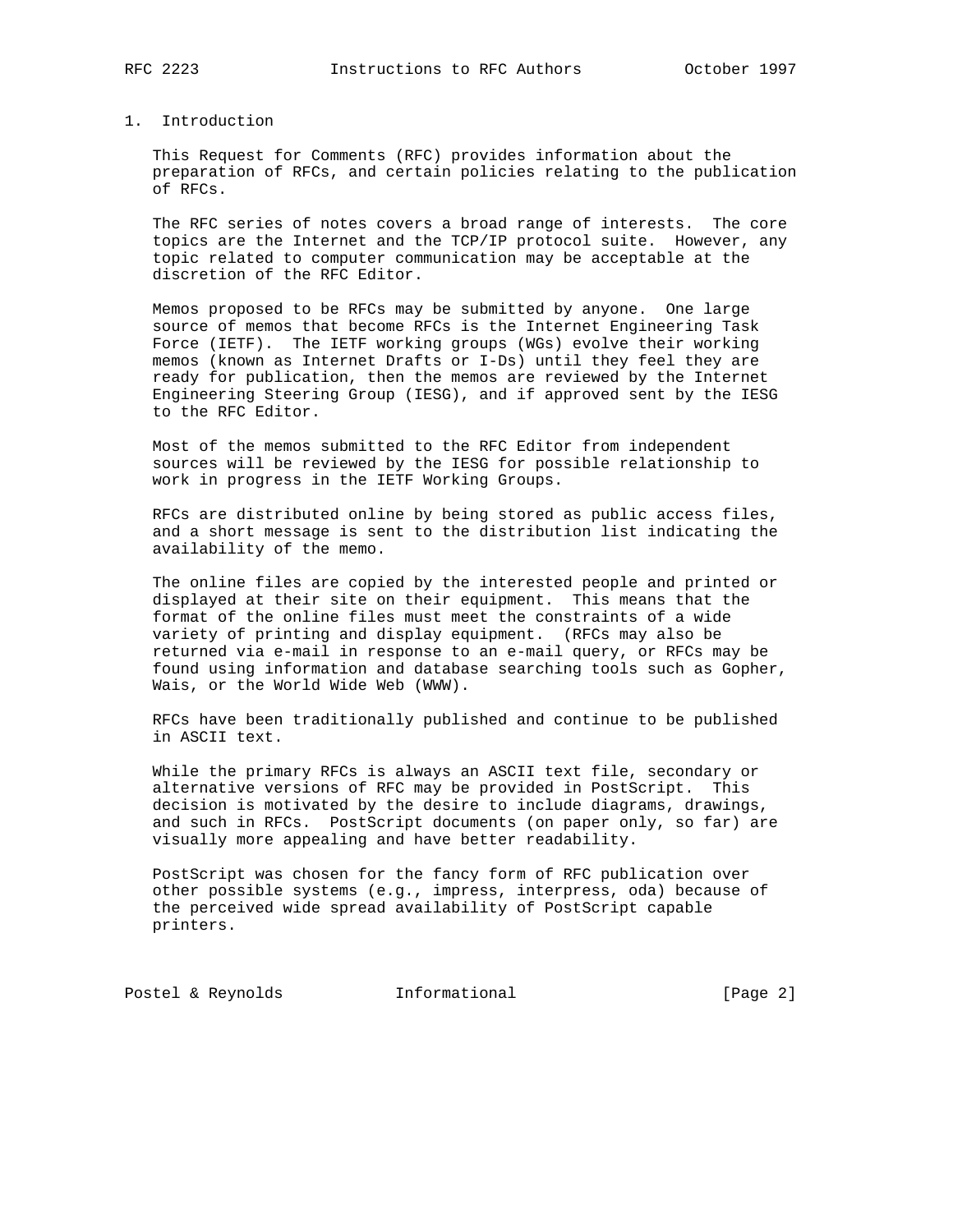However, many RFC users read the documents online and use various text oriented tools (e.g., emacs, grep) to search them. Often, brief excerpts from RFCs are included in e-mail. These practices are not yet practical with PostScript files.

 PostScript producing systems are less standard than is desirable and that several of the document production systems that claim to produce PostScript actually produce nonstandard results.

 In the future, it may be necessary to identify a set of document production systems authorized for use in production of PostScript RFCs, based on the reasonableness of the output files they generate.

2. Editorial Policy

 Documents proposed to be RFCs are reviewed by the RFC Editor and possibly by other reviewers he selects.

 The result of the review may be to suggest to the author some improvements to the document before publication.

 Occasionally, it may be apparent that the topic of a proposed RFC is also the subject of an IETF Working Group, and that the author could coordinate with the working group to the advantage of both. The usual result of this is that a revised memo is produced as a working group Internet Draft and eventually emerges from the IETF process as a recommendation from the IESG to the RFC Editor.

 In some cases it may be determined that the submitted document is not appropriate material to be published as an RFC.

 In some cases it may be necessary to include in the document a statement based on the reviews about the ideas in the document. This may be done in the case that the document suggests relevant but inappropriate or unsafe ideas, and other situations.

 The RFC Editor may make minor changes to the document, especially in the areas of style and format, but on some occasions also to the text. Sometimes the RFC Editor will undertake to make more significant changes, especially when the format rules (see below) are not followed. However, more often the memo will be returned to the author for the additional work.

 Documents intended to become RFCs specifying standards track protocols must be approved by the IESG before being sent to the RFC Editor. The established procedure is that when the IESG completes work on a document that is to become a standards track RFC the communication will be from the Secretary of the IESG to the RFC

Postel & Reynolds **Informational** [Page 3]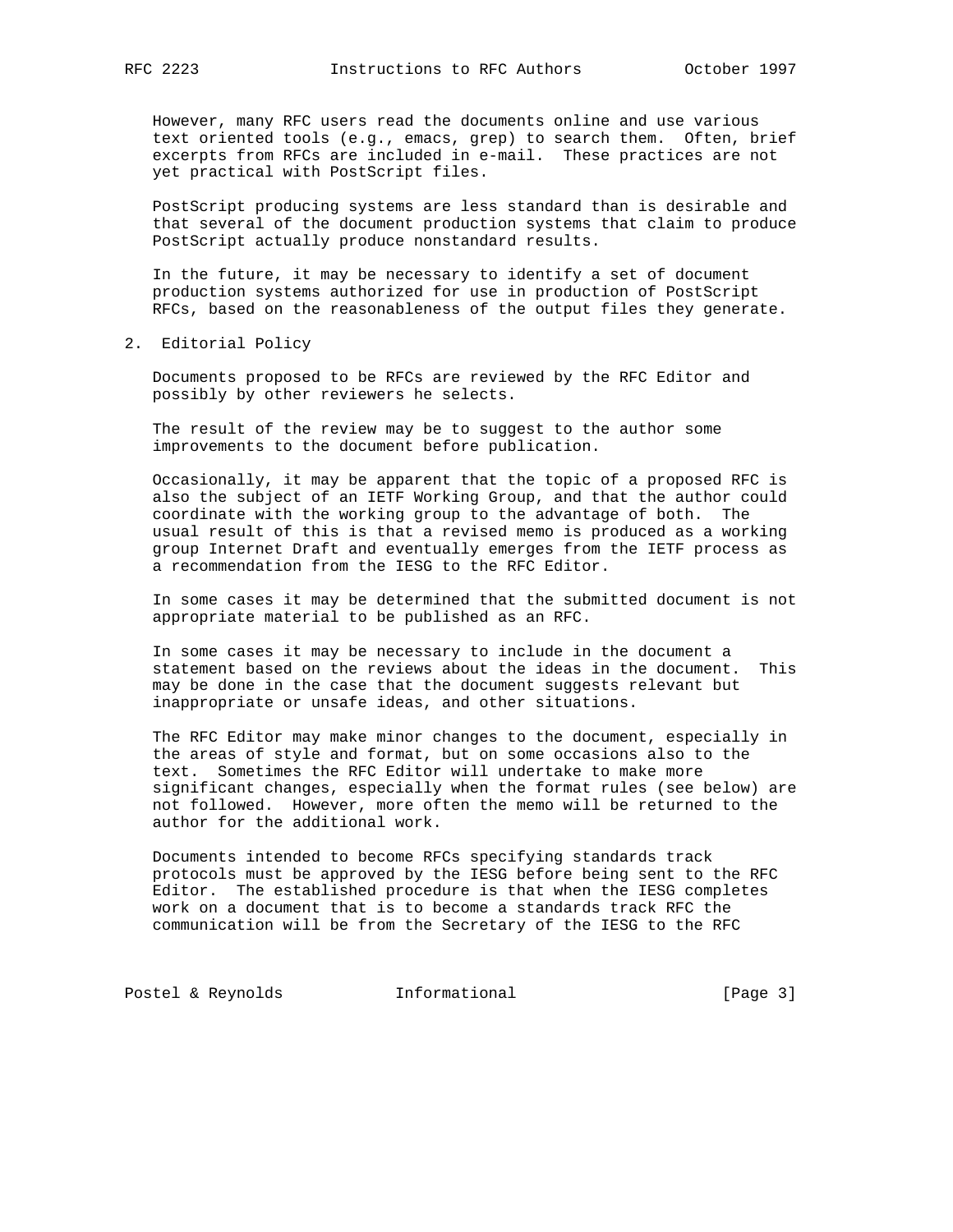Editor. Generally, the documents in question are Internet Drafts. The communication usually cites the exact Internet Draft in question (by file name). The RFC Editor must assume that only that file is to be processed to become the RFC. If the authors have small corrections to the text, they should be sent to the RFC Editor separately (or as a "diff"), authors should not send a new version of the document.

 In some cases, authors prepare alternate secondary versions of RFCs in fancy format using PostScript. Since the ASCII text version of the RFC is the primary version, the PostScript version must match the text version. The RFC Editor must decide if the PostScript version is "the same as" the ASCII version before the PostScript version can be published.

 The effect of this is that the RFC Editor first processes the ASCII version of the memo through to publication as an RFC. If the author wishes to submit a PostScript version at that point that matches the ASCII version (and the RFC Editor agrees that it does), then the PostScript version will be installed in the RFC repositories and announced to the community.

 Due to various time pressures on the RFC Editorial staff, the time elapsed between submission and publication can vary greatly. It is always acceptable to query (ping) the RFC Editor about the status of an RFC during this time (but not more than once a week). The two weeks preceding an IETF meeting are generally very busy, so RFCs submitted shortly before an IETF meeting are most likely to be published after the meeting.

# 3. Format Rules

 To meet the distribution constraints, the following rules are established for the two allowed formats for RFCs: ASCII and PostScript.

 The RFC Editor attempts to ensure a consistent RFC style. To do this the RFC Editor may choose to reformat the RFC submitted. It is much easier to do this if the submission matches the style of the most recent RFCs. Please do look at some recent RFCs and prepare yours in the same style.

 You must submit an editable online document to the RFC Editor. The RFC Editor may require or make minor changes in format or style and will insert the actual RFC number.

Postel & Reynolds **Informational** [Page 4]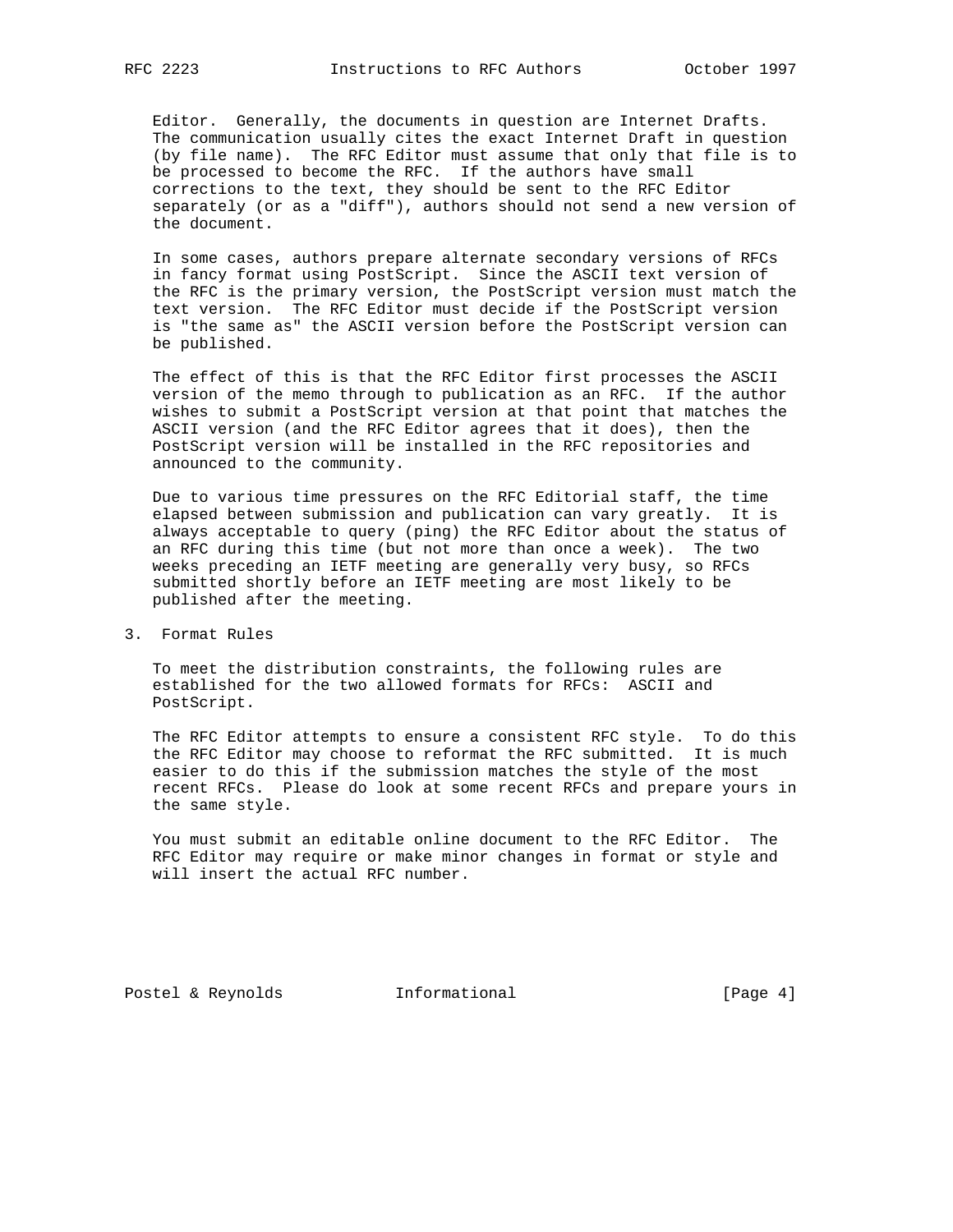Most of the RFCs are processed by the RFC Editor with the unix "nroff" program using a very simple set of the formatting commands (or "requests") from the "ms" macro package (see the Appendix). If a memo submitted to be an RFC has been prepared by the author using nroff, it is very helpful to let the RFC Editor know that when it is submitted.

3a. ASCII Format Rules

The character codes are ASCII.

 Each page must be limited to 58 lines followed by a form feed on a line by itself.

 Each line must be limited to 72 characters followed by carriage return and line feed.

No overstriking (or underlining) is allowed.

 These "height" and "width" constraints include any headers, footers, page numbers, or left side indenting.

 Do not fill the text with extra spaces to provide a straight right margin.

Do not do hyphenation of words at the right margin.

 Do not use footnotes. If such notes are necessary, put them at the end of a section, or at the end of the document.

 Use single spaced text within a paragraph, and one blank line between paragraphs.

 Note that the number of pages in a document and the page numbers on which various sections fall will likely change with reformatting. Thus cross references in the text by section number usually are easier to keep consistent than cross references by page number.

 RFCs in ASCII Format may be submitted to the RFC Editor in e-mail messages (or as online files) in either the finished publication format or in nroff. If you plan to submit a document in nroff please consult the RFC Editor first.

Postel & Reynolds **Informational** [Page 5]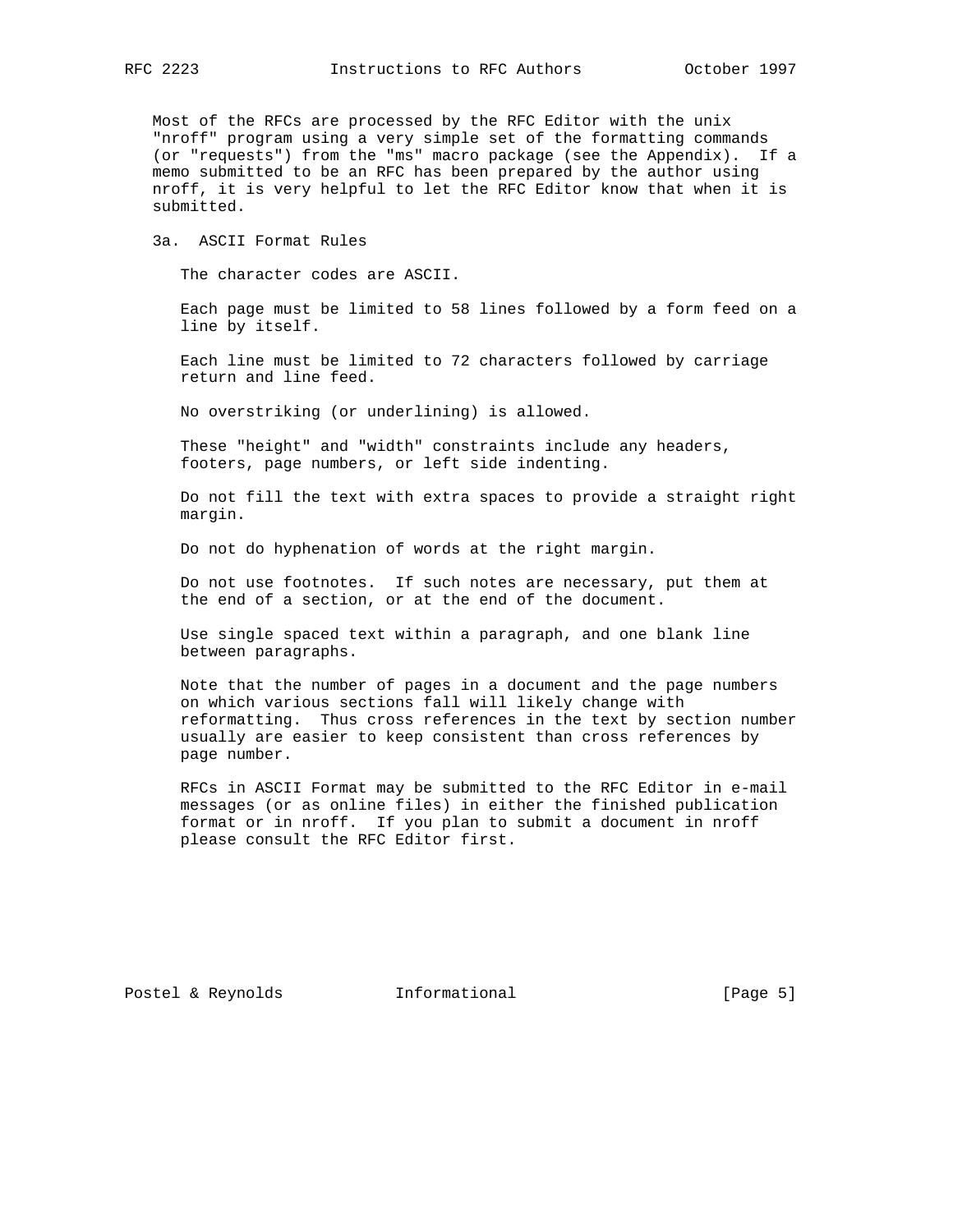### 3b. PostScript Format Rules

Standard page size is 8 1/2 by 11 inches.

Margin of 1 inch on all sides (top, bottom, left, and right).

 Main text should have a point size of no less than 10 points with a line spacing of 12 points.

 Footnotes and graph notations no smaller than 8 points with a line spacing of 9.6 points.

 Three fonts are acceptable: Helvetica, Times Roman, and Courier. Plus their bold-face and italic versions. These are the three standard fonts on most PostScript printers.

 Prepare diagrams and images based on lowest common denominator PostScript. Consider common PostScript printer functionality and memory requirements.

 The following PostScript commands should not be used: initgraphics, erasepage, copypage, grestoreall, initmatrix, initclip, banddevice, framedevice, nulldevice and renderbands.

 Note that the number of pages in a document and the page numbers on which various sections fall will likely differ in the ASCII and the PostScript versions. Thus cross references in the text by section number usually are easier to keep consistent than cross references by page number.

 These PostScript rules are likely to changed and expanded as experience is gained.

 RFCs in PostScript Format may be submitted to the RFC Editor in e-mail messages (or as online files). If you plan to submit a document in PostScript please consult the RFC Editor first.

 Note that since the ASCII text version of the RFC is the primary version, the PostScript version must match the text version. The RFC Editor must decide if the PostScript version is "the same as" the ASCII version before the PostScript version can be published.

Postel & Reynolds **Informational** [Page 6]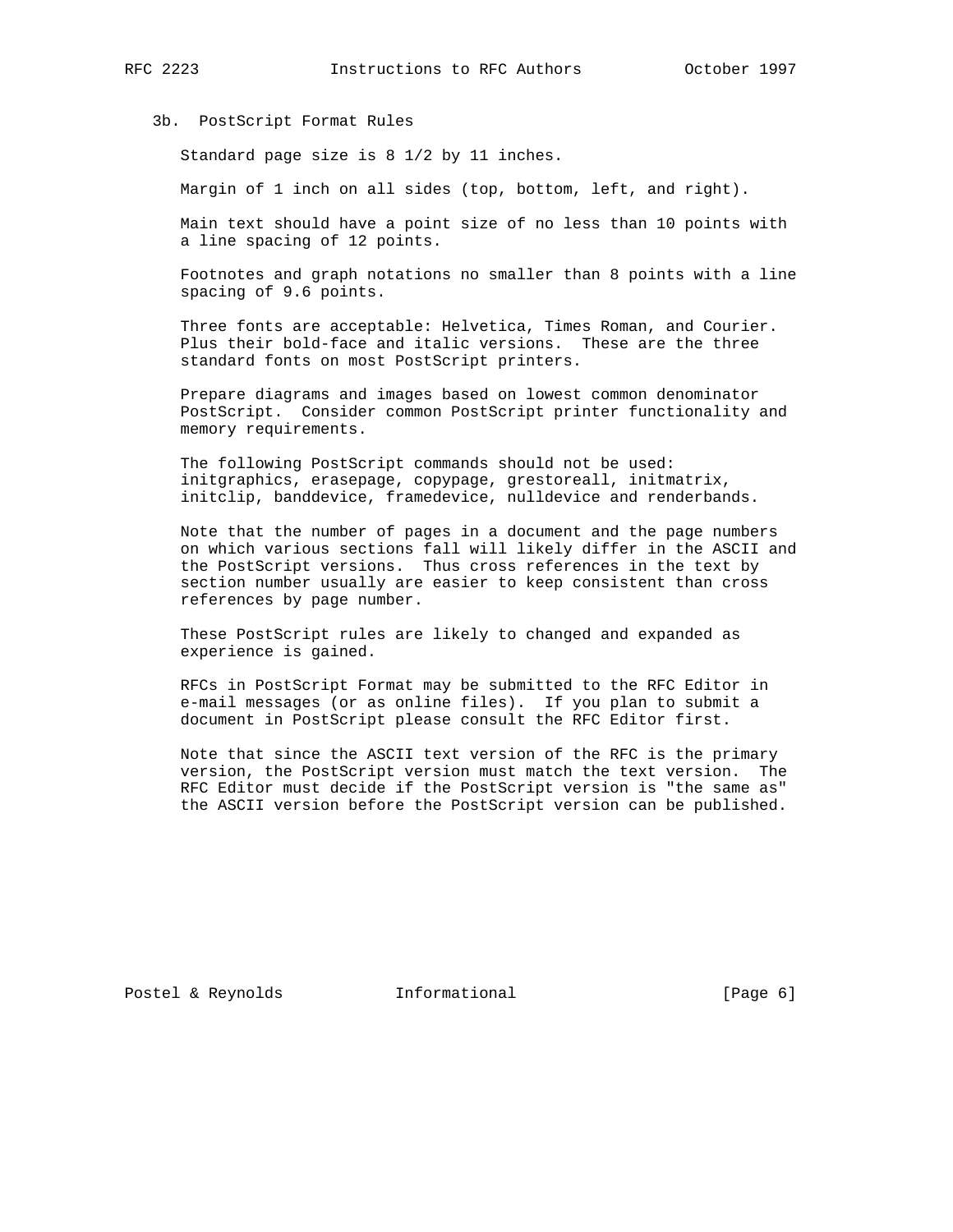# 4. Headers and Footers

 There is the first page heading, the running headers, and the running footers.

### 4a. First Page

 Please see the front page of this memo for an example of the front page heading. On the first page there is no running header. The top of the first page has the following items:

Network Working Group

 The traditional heading for the group that founded the RFC series. This appears on the first line on the left hand side of the heading.

Request for Comments: nnnn

 Identifies this as a request for comments and specifies the number. Indicated on the second line on the left side. The actual number is filled in at the last moment before publication by the RFC Editor.

#### Author

 The author's name (first initial and last name only) indicated on the first line on the right side of the heading.

#### Organization

 The author's organization, indicated on the second line on the right side.

#### Date

 This is the Month and Year of the RFC Publication. Indicated on the third line on the right side.

#### Updates or Obsoletes

 If this RFC Updates or Obsoletes another RFC, this is indicated as third line on the left side of the heading.

Postel & Reynolds **Informational** [Page 7]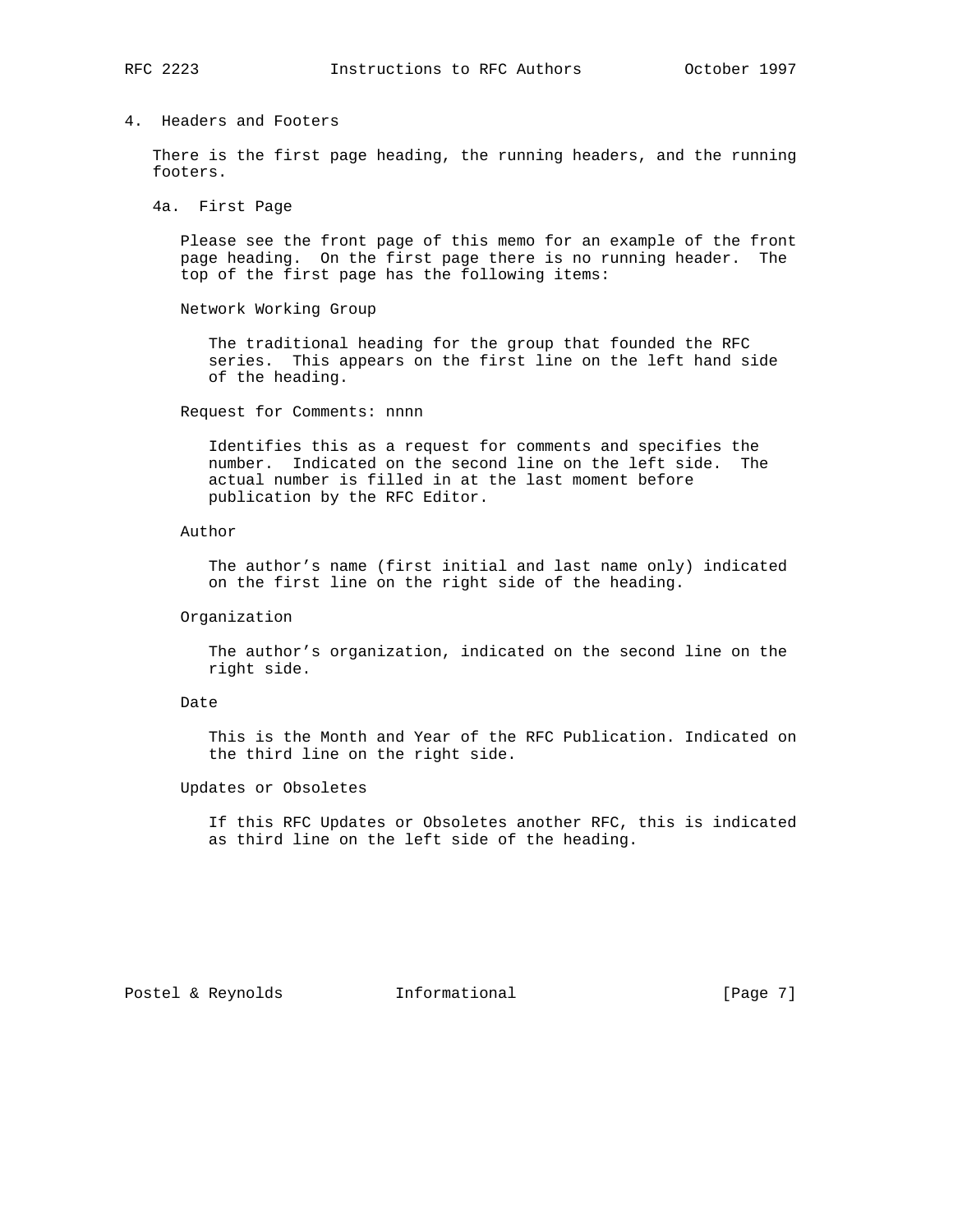#### Category

 The category of this RFC, one of: Standards Track, Best Current Practice, Informational, or Experimental. This is indicated on the third (if there is no Updates or Obsoletes indication) or fourth line of the left side.

Other Numbers

 Other numbers in the RFC series of notes include the subseries of FYI (For Your Information) [4], BCP (Best Current Practice) [5], and STD (Standard) [6]. These are placed on the left side.

Title

 The title appears, centered, below the rest of the heading. Periods or "dots" in the titles are not allowed.

 If there are multiple authors and if the multiple authors are from multiple organizations the right side heading may have additional lines to accommodate them and to associate the authors with the organizations properly.

4b. Running Headers

 The running header in one line (on page 2 and all subsequent pages) has the RFC number on the left (RFC NNNN), the (possibly nshortened form) title centered, and the date (Month Year) on the right.

4c. Running Footers

 The running footer in one line (on all pages) has the author's last name on the left, category centered, and the page number on the right ([Page N]).

5. Status Section

 Each RFC must include on its first page the "Status of this Memo" section which contains two elements: (1) a paragraph describing the type of the RFC, and (2) the distribution statement.

 The content of this section will be one of the four following statements.

Postel & Reynolds **Informational** [Page 8]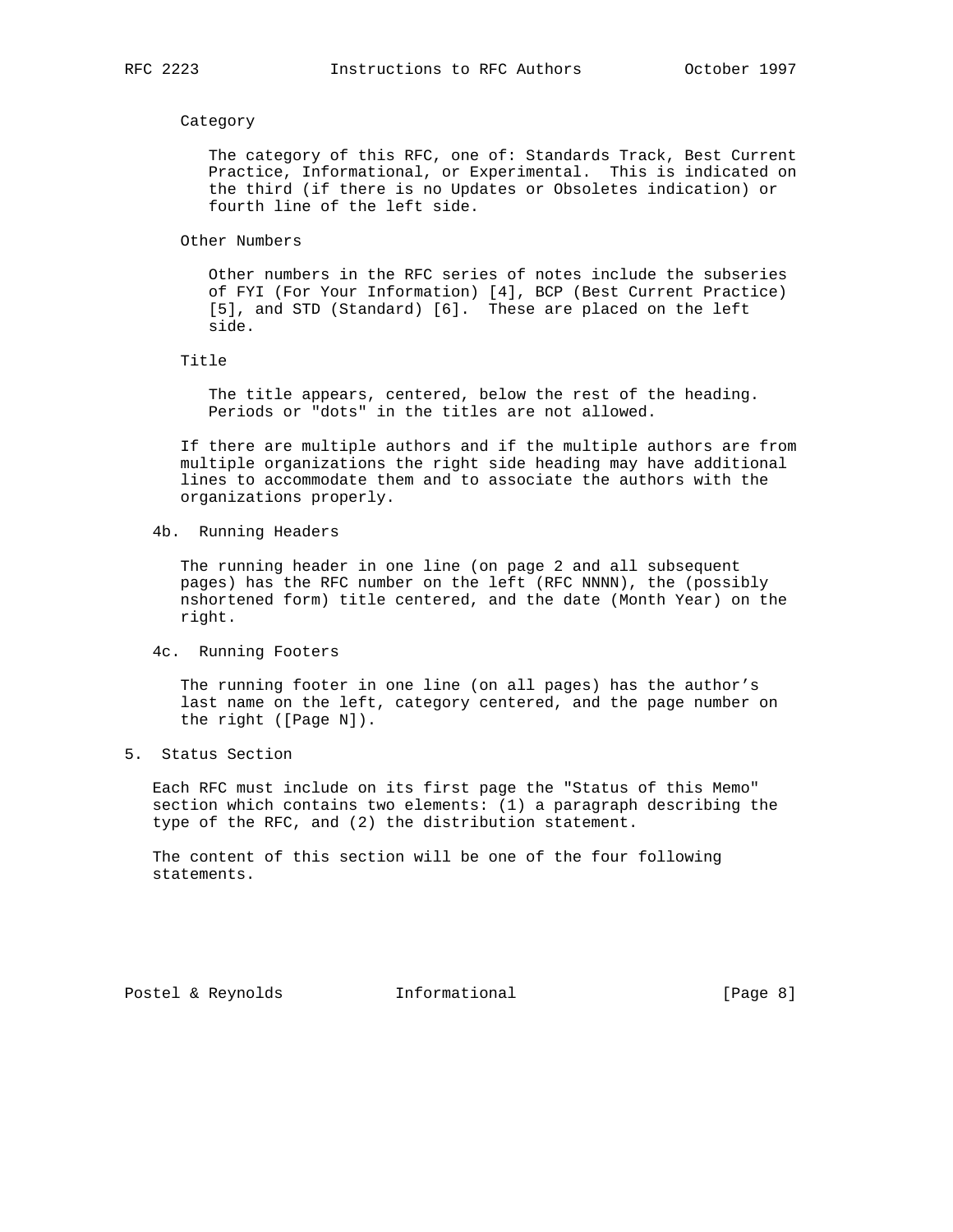### Standards Track

 "This document specifies an Internet standards track protocol for the Internet community, and requests discussion and suggestions for improvements. Please refer to the current edition of the "Internet Official Protocol Standards" (STD 1) for the standardization state and status of this protocol. Distribution of this memo is unlimited."

# Best Current Practice

 "This document specifies an Internet Best Current Practices for the Internet Community, and requests discussion and suggestions for improvements. Distribution of this memo is unlimited."

### Experimental

 "This memo defines an Experimental Protocol for the Internet community. This memo does not specify an Internet standard of any kind. Discussion and suggestions for improvement are requested. Distribution of this memo is unlimited."

### Informational

 "This memo provides information for the Internet community. This memo does not specify an Internet standard of any kind. Distribution of this memo is unlimited."

6. Copyright Notice

 Immediately following the Status section the statement, "Copyright (C) The Internet Society (date). All Rights Reserved." is placed. Also, see Section 11 for the full statement that must appear at the end of the document.

7. Introduction Section

 Each RFC should have an Introduction section that (among other things) explains the motivation for the RFC and (if appropriate) describes the applicability of the protocol described.

 Normally, this will be the "abstract" section from the Internet Draft. If the RFC is not based on an I-D, other possibilities are:

Postel & Reynolds **Informational** [Page 9]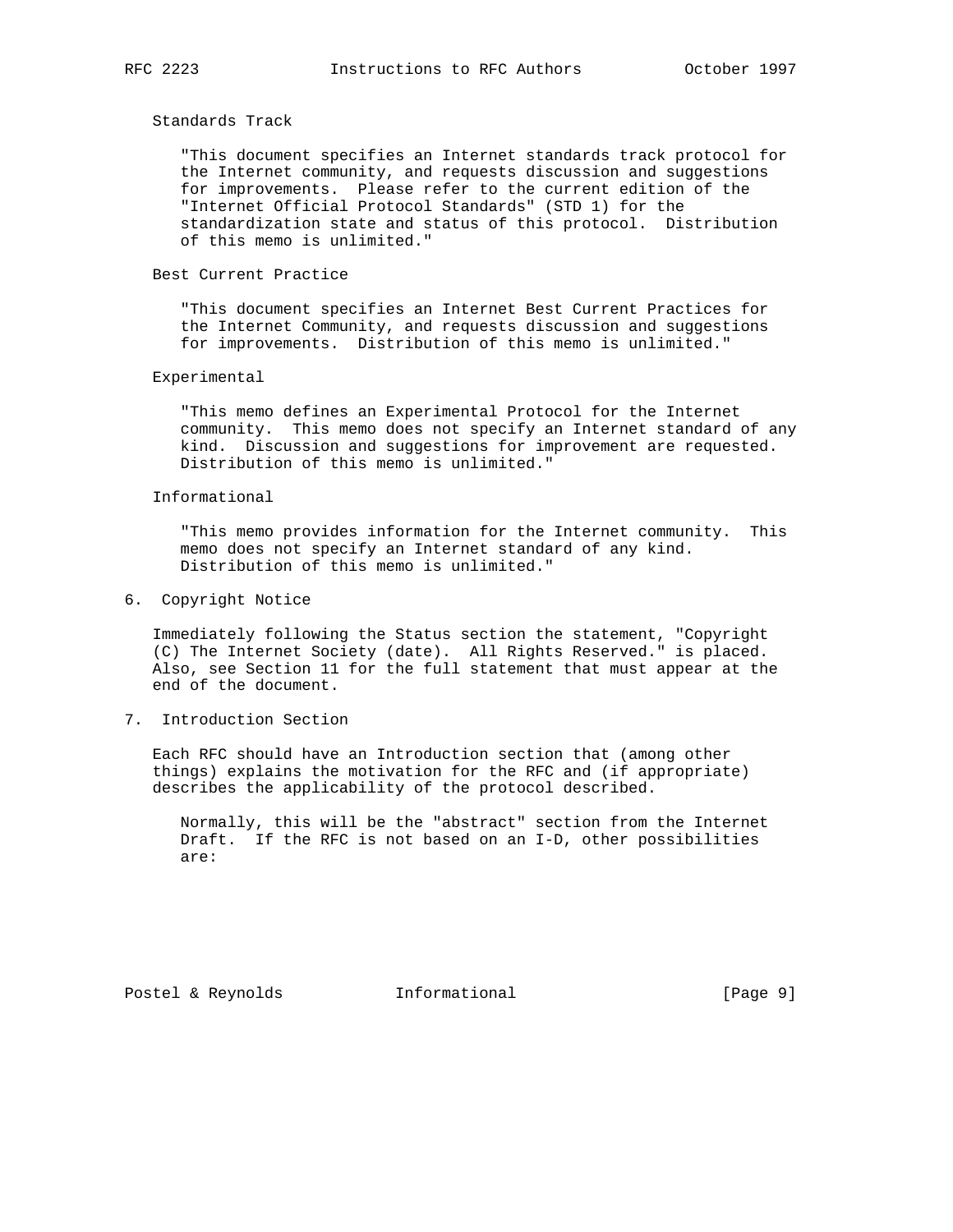#### Protocol

 This protocol is intended to provide the bla-bla service, and be used between clients and servers on host computers. Typically the clients are on workstation hosts and the servers on mainframe hosts.

or

 This protocol is intended to provide the bla-bla service, and be used between special purpose units such as terminal servers or routers and a monitoring host.

#### Discussion

 The purpose of this RFC is to focus discussion on particular problems in the Internet and possible methods of solution. No proposed solutions in this document are intended as standards for the Internet. Rather, it is hoped that a general consensus will emerge as to the appropriate solution to such problems, leading eventually to the adoption of standards.

### Interest

 This RFC is being distributed to members of the Internet community in order to solicit their reactions to the proposals contained in it. While the issues discussed may not be directly relevant to the research problems of the Internet, they may be interesting to a number of researchers and implementers.

Status Report

 In response to the need for maintenance of current information about the status and progress of various projects in the Internet community, this RFC is issued for the benefit of community members. The information contained in this document is accurate as of the date of publication, but is subject to change. Subsequent RFCs will reflect such changes.

 These paragraphs need not be followed word for word, but the general intent of the RFC must be made clear.

Postel & Reynolds **Informational** [Page 10]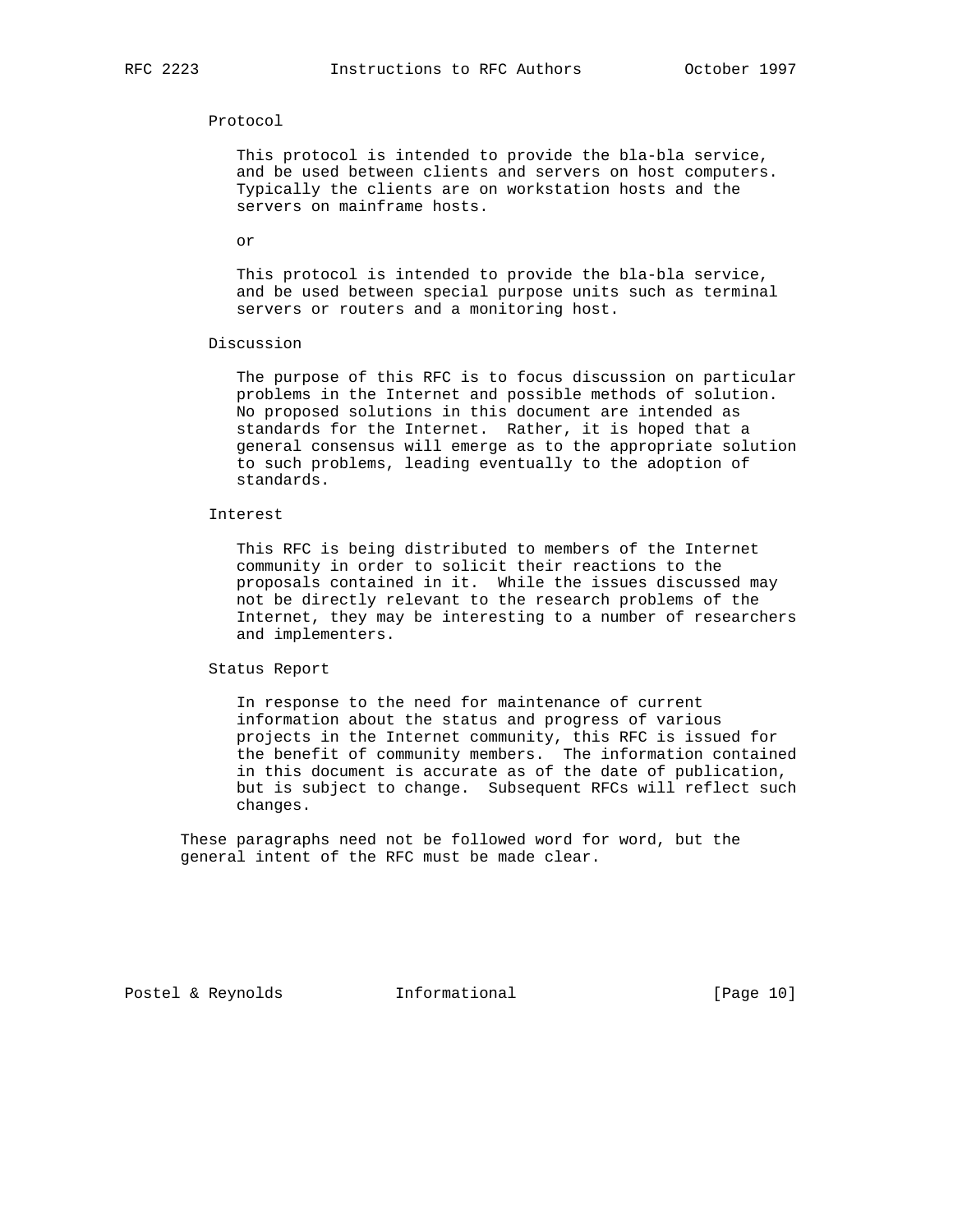## 8. References Section

 Nearly all RFCs contain citations to other documents, and these are listed in a References section near the end of the RFC. There are many styles for references, and the RFCs have one of their own. Please follow the reference style used in recent RFCs. See the reference section of this RFC for an example. Please note that for protocols that have been assigned STD numbers, the STD number must be included in the reference.

 In many standards track documents several words are used to signify the requirements in the specification. These words are often capitalized. BCP 14, RFC 2119 [3], defines these words as they should be interpreted in IETF documents.

#### 9. Security Considerations Section

 All RFCs must contain a section near the end of the document that discusses the security considerations of the protocol or procedures that are the main topic of the RFC.

10. Author's Address Section

 Each RFC must have at the very end a section giving the author's address, including the name and postal address, the telephone number, (optional: a FAX number) and the Internet email address.

11. Copyright Section

 Per BCP 9, RFC 2026 [2], "The following copyright notice and disclaimer shall be included in all ISOC standards-related documentation." The following statement should be placed on the last page of the RFC, as the "Full Copyright Statement".

"Copyright (C) The Internet Society (date). All Rights Reserved.

 This document and translations of it may be copied and furnished to others, and derivative works that comment on or otherwise explain it or assist in its implementation may be prepared, copied, published and distributed, in whole or in part, without restriction of any kind, provided that the above copyright notice and this paragraph are included on all such copies and derivative works. However, this document itself may not be modified in any way, such as by removing the copyright notice or references to the Internet Society or other Internet organizations, except as needed for the purpose of developing Internet standards in which case the procedures for copyrights defined in the Internet Standards process must be followed, or as required to translate it into

Postel & Reynolds Informational [Page 11]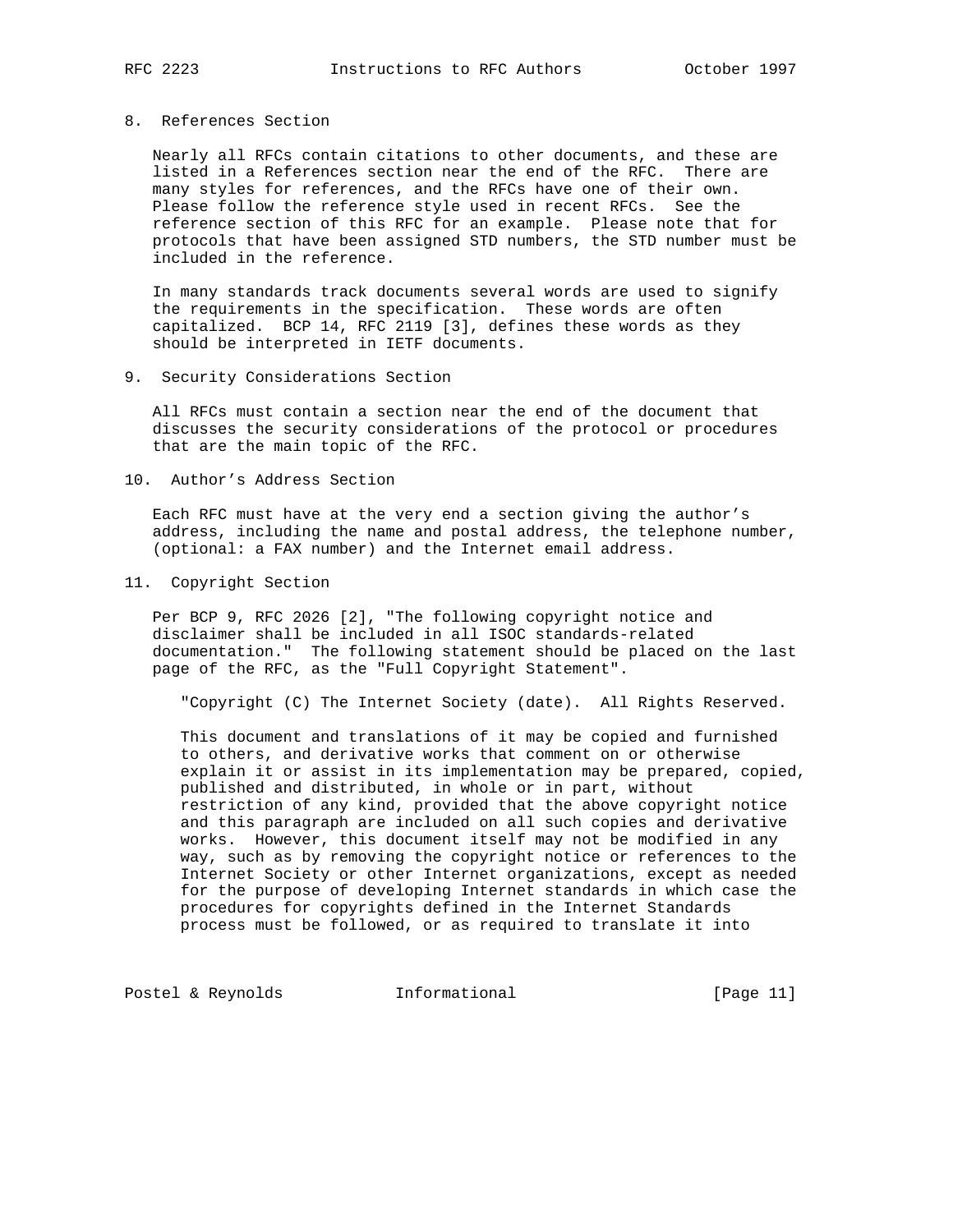languages other than English.

 The limited permissions granted above are perpetual and will not be revoked by the Internet Society or its successors or assigns.

 This document and the information contained herein is provided on an "AS IS" basis and THE INTERNET SOCIETY AND THE INTERNET ENGINEERING TASK FORCE DISCLAIMS ALL WARRANTIES, EXPRESS OR IMPLIED, INCLUDING BUT NOT LIMITED TO ANY WARRANTY THAT THE USE OF THE INFORMATION HEREIN WILL NOT INFRINGE ANY RIGHTS OR ANY IMPLIED WARRANTIES OF MERCHANTABILITY OR FITNESS FOR A PARTICULAR PURPOSE.

12. Relation to other RFCs

 Sometimes an RFC adds information on a topic discussed in a previous RFC or completely replaces an earlier RFC. There are two terms used for these cases respectively, Updates and Obsoletes. A document that obsoletes an earlier document can stand on its own. A document that merely updates an earlier document cannot stand on its own; it is something that must be added to or inserted into the previously existing document, and has limited usefulness independently. The terms Supercedes and Replaces are no longer used.

### Updates

 To be used as a reference from a new item that cannot be used alone (i.e., one that supplements a previous document), to refer to the previous document. The newer publication is a part that will supplement or be added on to the existing document; e.g., an addendum, or separate, extra information that is to be added to the original document.

### Obsoletes

 To be used to refer to an earlier document that is replaced by this document. This document contains either revised information, or else all of the same information plus some new information, however extensive or brief that new information is; i.e., this document can be used alone, without reference to the older document.

Postel & Reynolds **Informational** [Page 12]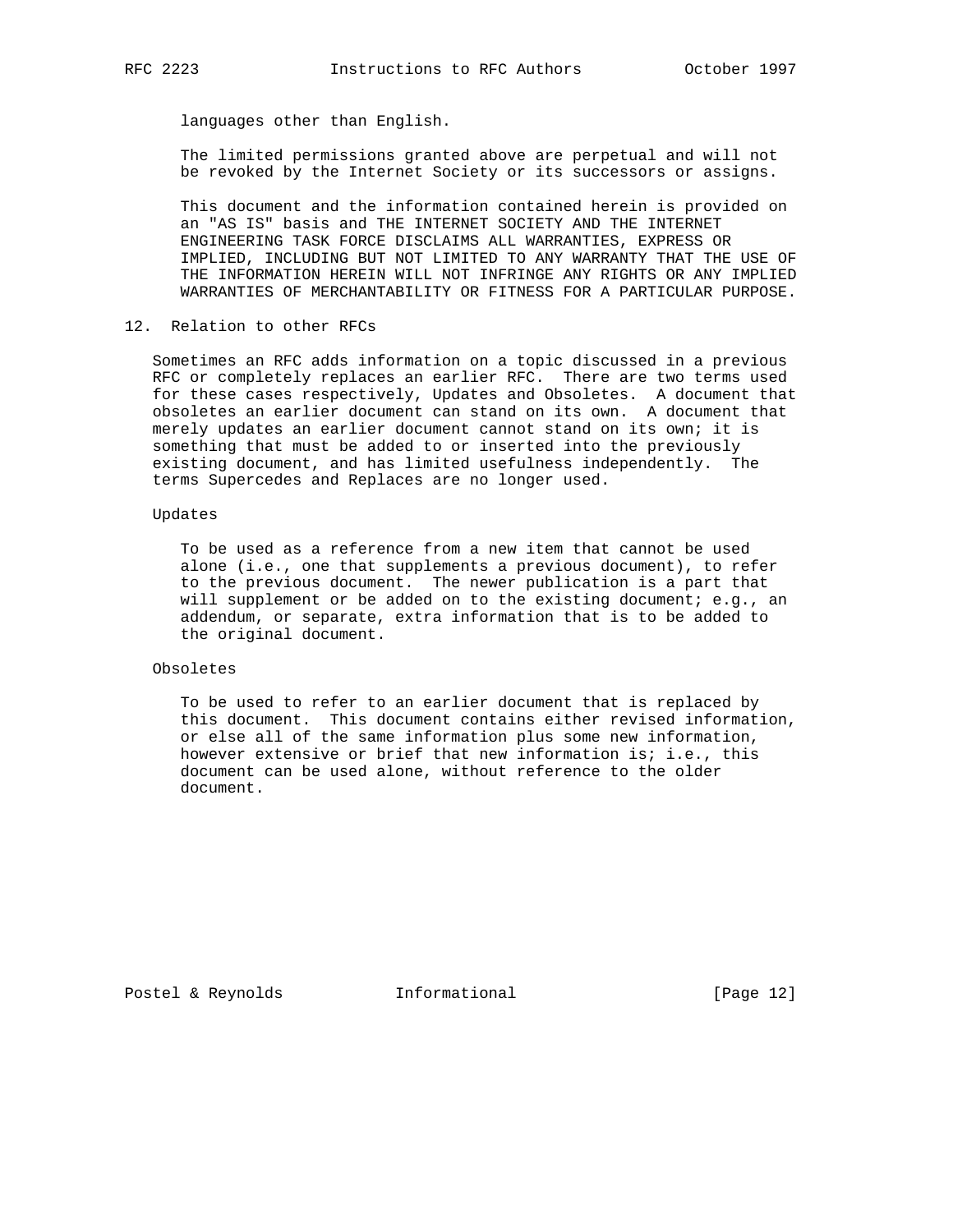For example:

 On the Assigned Numbers RFCs the term Obsoletes should be used since the new document actually incorporate new information (however brief) into the text of existing information and is more up-to-date than the older document, and hence, replaces it and makes it Obsoletes.

 In lists of RFCs or the RFC-Index (but not on the RFCs themselves) the following may be used with early documents to point to later documents.

Obsoleted-by

 To be used to refer to the newer document(s) that replaces the older document.

Updated-by

 To be used to refer to the newer section(s) which are to be added to the existing, still used, document.

13. Protocol Standards Process

 See the current "Internet Official Protocol Standards" (STD 1) memo for the definitive statement on protocol standards and their publication [1].

 The established procedure is that when the IESG completes work on a document that is to become a standards track RFC the communication will be from the Secretary of the IESG to the RFC Editor. Generally, the documents in question are Internet Drafts. The communication usually cites the exact Internet Draft (by file name) in question. The RFC Editor must assume that only that file is to be processed to become the RFC. If the authors have small corrections to the text, they should be sent to the RFC Editor separately (or as a "diff"), do not send a new version of the document.

# 14. Contact

To contact the RFC Editor send an email message to:

"rfc-editor@isi.edu".

Postel & Reynolds **Informational** [Page 13]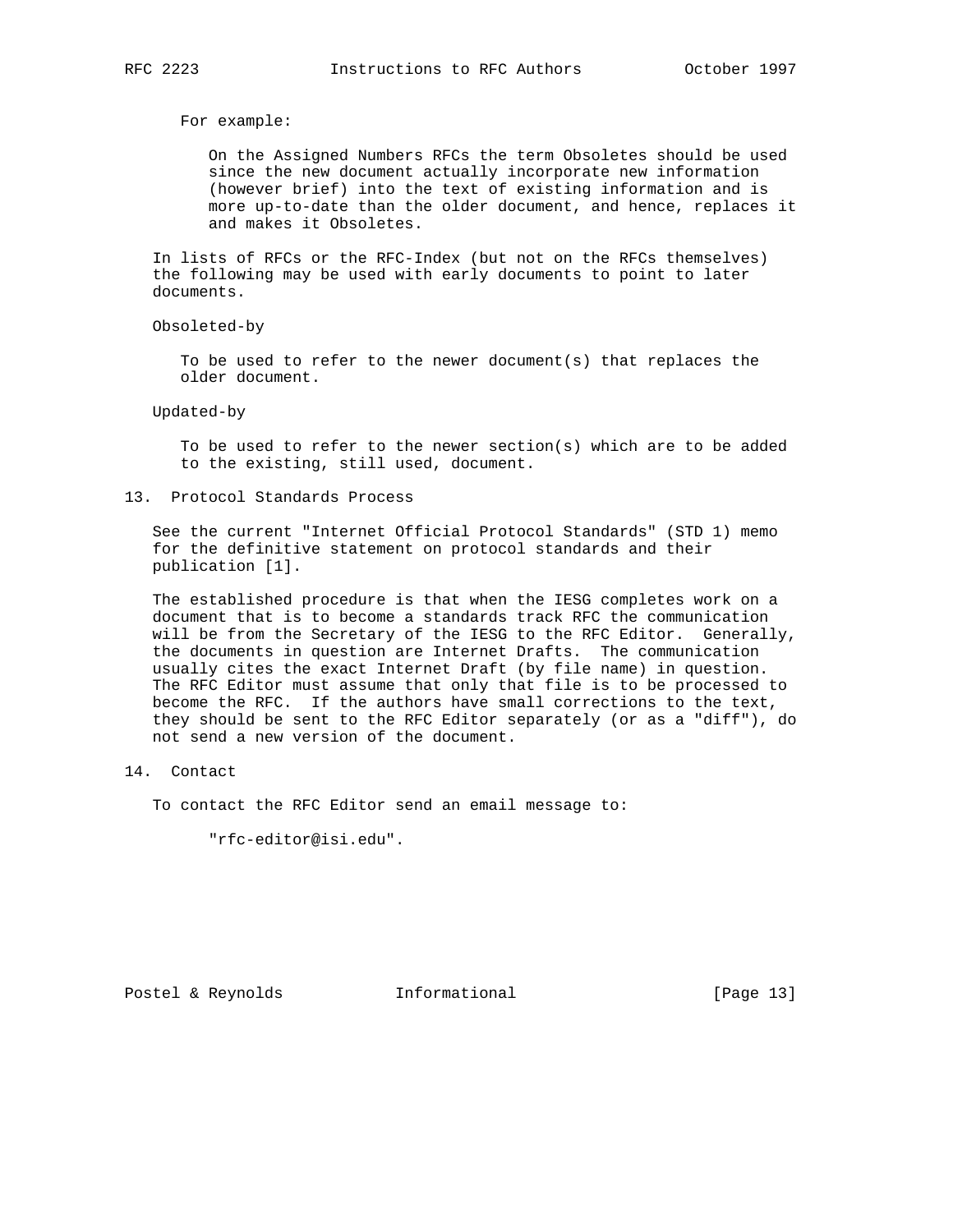15. Distribution Lists

 The RFC announcements are distributed via two mailing lists: the "IETF-Announce" list, and the "RFC-DIST" list. You don't want to be on both lists.

 To join (or quit) the IETF-Announce list send a message to ietf request@ietf.org.

 To join (or quit) the RFC-DIST list send a message to rfc-dist request@isi.edu.

16. RFC Index

 Several organizations maintain RFC Index files, generally using the file name "rfc-index.txt". The contents of such a file copied from one site may not be identical to that copied from another site.

17. Security Considerations

This RFC raises no security issues (however, see Section 9).

- 18. References
	- [1] Postel, J., Editor, "Internet Official Protocol Standards", STD 1, RFC 2200, June 1997.
	- [2] Bradner, S., "The Internet Standards Process -- Revision 3", BCP 9, RFC 2026, October 1996.
	- [3] Bradner, S., "Key words for use in RFCs to Indicate Requirement Levels", BCP 14, RFC 2119, March 1997.
	- [4] Malkin, G., and J. Reynolds, "F.Y.I. on F.Y.I Introduction to the F.Y.I. Notes", FYI 1, RFC 1150, March 1990.
	- [5] Postel, J., Li, T., and Y. Rekhter, "Best Current Practices", BCP 1, RFC 1818, August 1995.
	- [6] Postel, J., Editor, "Introduction to the STD Notes", RFC 1311, March 1992.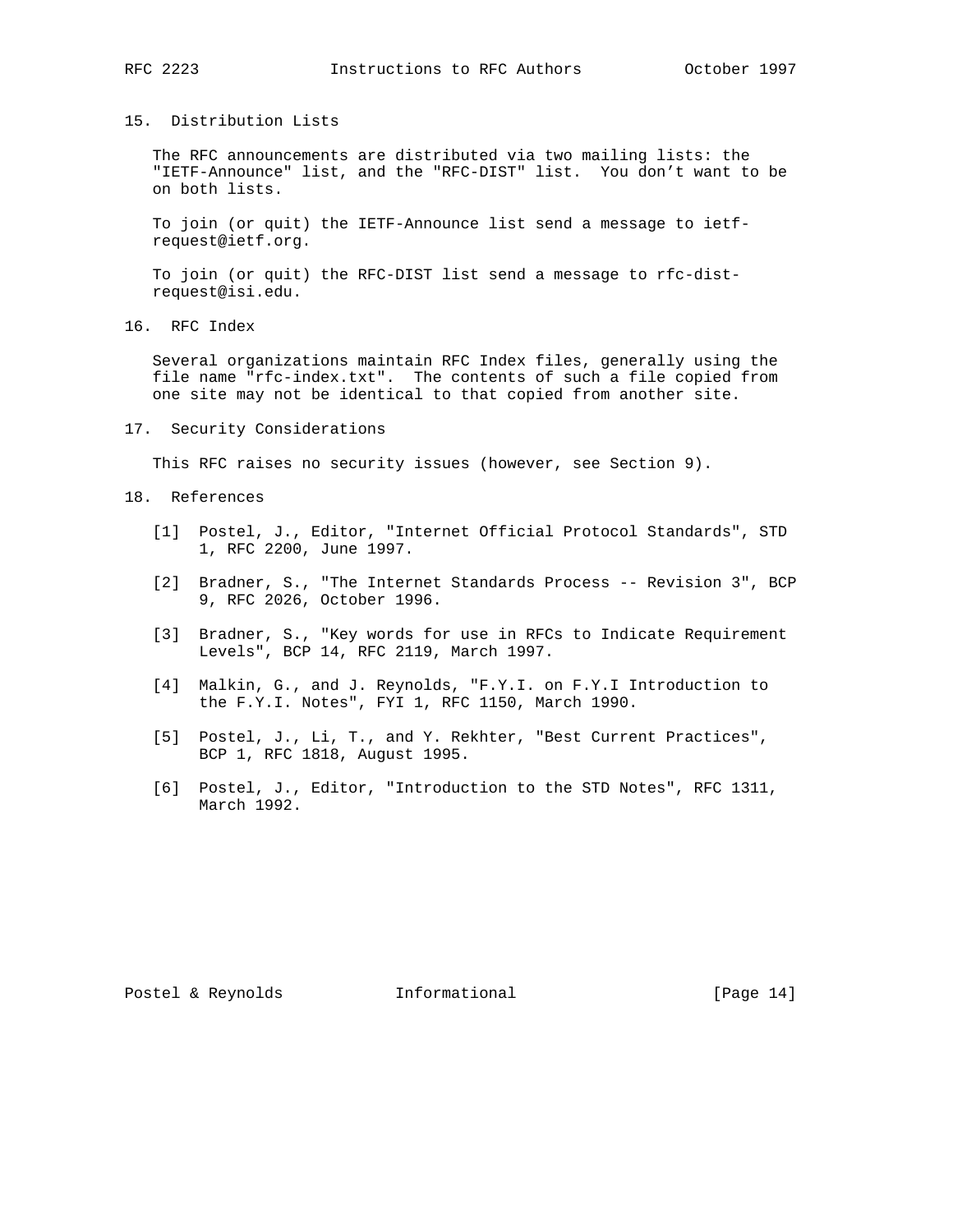# RFC 2223 **Instructions to RFC Authors** October 1997

19. Authors' Addresses

 Jon Postel USC/Information Sciences Institute 4676 Admiralty Way Marina del Rey, CA 90292

 Phone: +1 310-822-1511 Fax: +1 310-823-6714 EMail: Postel@ISI.EDU

 Joyce K. Reynolds USC/Information Sciences Institute 4676 Admiralty Way Marina del Rey, CA 90292

 Phone: +1 310-822-1511 Fax: +1 310-823-6714 EMail: jkrey@isi.edu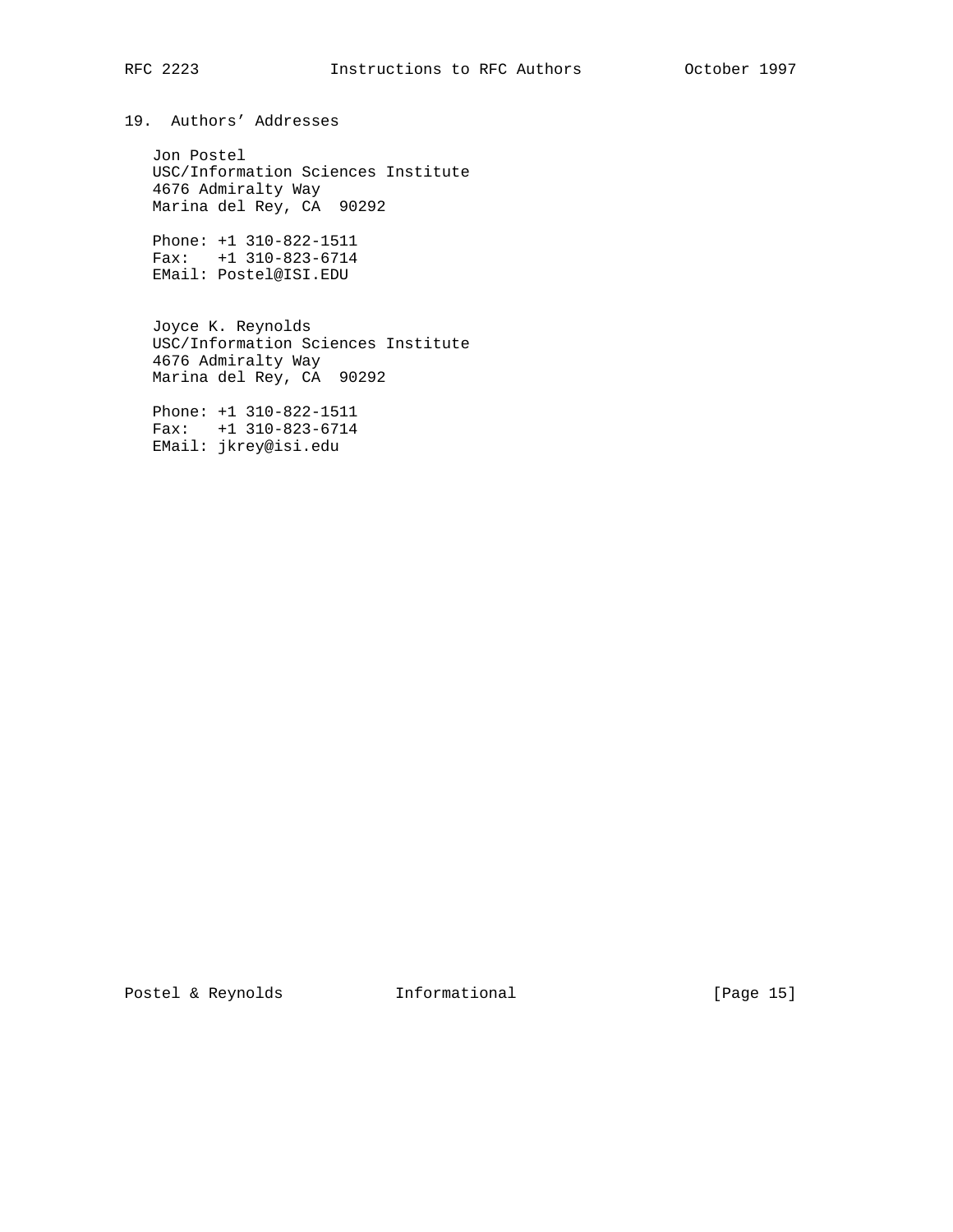20. Appendix - RFC "nroff macros" Generally, we use the very simplest nroff features. We use the "ms" macros. So, "nroff -ms input-file > output-file". However, we could not get nroff to do the right thing about putting a form feed after the last visible line on a page and no extra line feeds before the first visible line of the next page. We want: last visible line on page i  $^{\wedge}$ L first visible line on page i+1 So, we invented a hack to fix this. We use a perl script called "fix.pl". So the command to process the file becomes: nroff -ms input-file | fix.pl > output-file The actual perl script is: #˜˜˜˜˜˜˜˜˜˜˜˜˜˜˜˜˜˜˜˜˜˜˜˜˜˜˜˜˜˜˜˜˜˜˜˜˜˜˜˜˜˜˜˜˜˜˜˜˜˜˜˜˜˜˜˜˜˜˜˜˜˜˜˜˜˜˜˜˜˜˜˜˜ #! /local/bin/perl # fix.pl 17-Nov-93 Craig Milo Rogers at USC/ISI # The style guide for RFCs calls for pages to be delimited by the # sequence <last-non-blank-line><formfeed-line><first-non-blank-line>. # Unfortunately, NROFF is reluctant to produce output that conforms to # this convention. This script fixes RFC-style documents by searching # for the token "FORMFEED[Page", replacing "FORMFEED" with spaces, # appending a formfeed line, and deleting white space up to the next # non-white space character. # # There is one difference between this script's output and that of # the "fix.sh" and "pg" programs it replaces: this script includes a # newline after the formfeed after the last page in a file, whereas the # earlier programs left a bare formfeed as the last character in the # file. To obtain bare formfeeds, uncomment the second substitution # command below. To strip the final formfeed, uncomment the third # substitution command below. # # This script is intended to run as a filter, as in: # # nroff -ms input-file | fix.pl > output-file # # When porting this script, please observe the following points: # # 1) ISI keeps perl in "/local/bin/perl"; your system may keep it

Postel & Reynolds **Informational** [Page 16]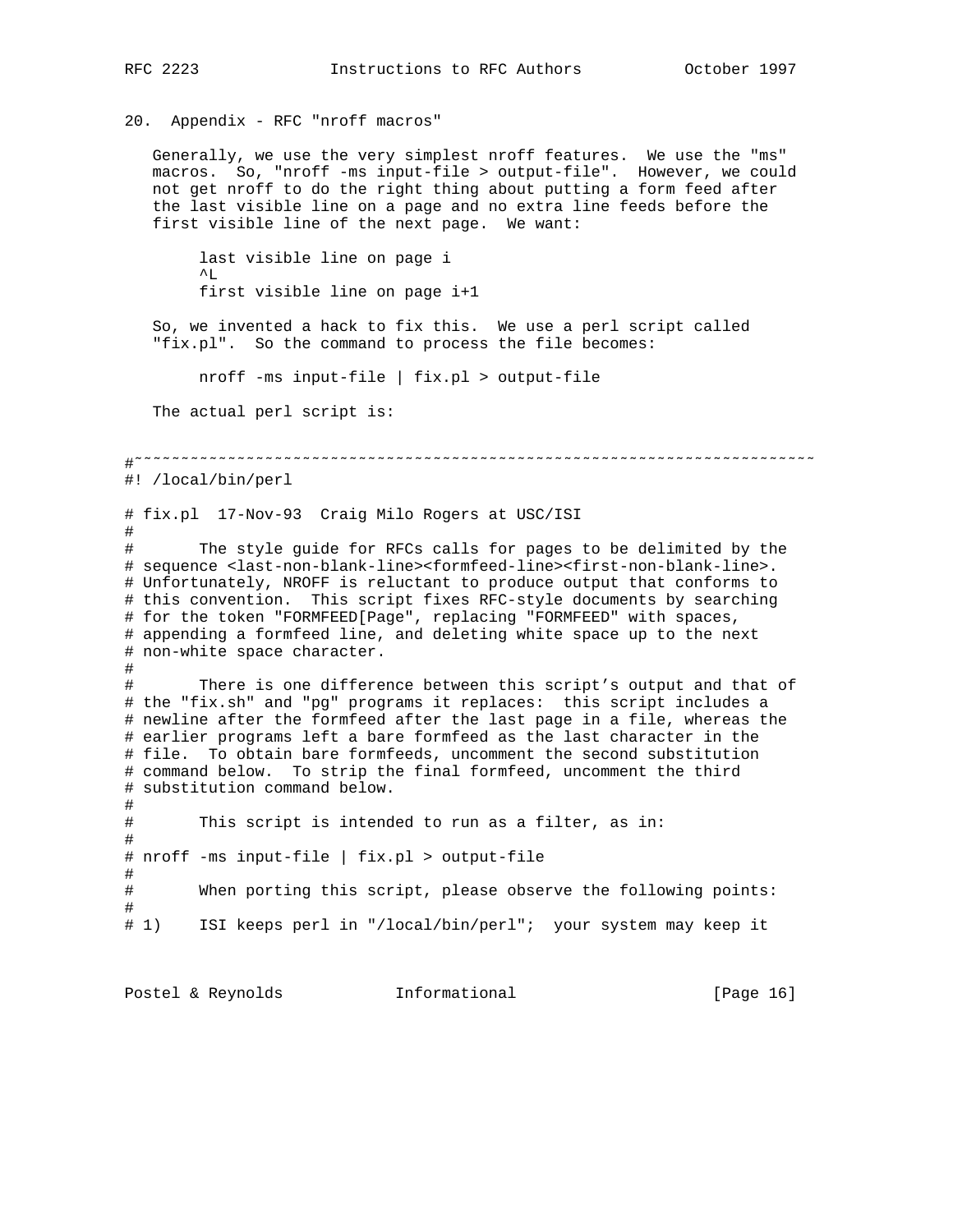# elsewhere. # 2) On systems with a CRLF end-of-line convention, the "\n"s below # may have to be replaced with "\r\n"s.  $$^* = 1;$ <br>
undef  $$^*$ ;  $$^* = 1;$ <br>
undef  $$^*$ ;  $$^* = 1;$ <br>  $$^* = 1;$ <br>  $$^* = 1;$ <br>  $$^* = 1;$ <br>  $$^* = 1;$ <br>  $$^* = 1;$ <br>  $$^* = 1;$ <br>  $$^* = 1;$ <br>  $$^* = 1;$ <br>  $$^* = 1;$ <br>  $$^* = 1;$ <br>  $$^* = 1;$ <br>  $$^* = 1;$ <br>  $$^* = 1;$ <br>  $$^* = 1;$ <br>  $$^* = 1;$ # Read whole files in a single # gulp. while (<>) { # Read the entire input file.  $s/FORMFEED(\lceil Page\s+\ddot\wedge\,s)/s+ / \qquad \qquad \lceil \dfrac{1}{n\fn/g};$  # Rewrite the end-of-pages.  $\frac{1}{4}$  s/\f\n\$/\f/;<br>  $\frac{1}{4}$  s/\f\n\$//;<br>  $\frac{1}{4}$  want no formfeed at end?  $s/\sqrt{f\sqrt{g}}/i$  # Want no formfeed at end?<br>  $\#$  Print the resultant file. # Print the resultant file. } #˜˜˜˜˜˜˜˜˜˜˜˜˜˜˜˜˜˜˜˜˜˜˜˜˜˜˜˜˜˜˜˜˜˜˜˜˜˜˜˜˜˜˜˜˜˜˜˜˜˜˜˜˜˜˜˜˜˜˜˜˜˜˜˜˜˜˜˜˜˜˜˜˜

 This script can also be copied from: ftp://ftp.isi.edu/in-notes/rfc editor/fix.pl

 Now as to the nroff features we actually use, following is a sample memo, prepared in RFC style.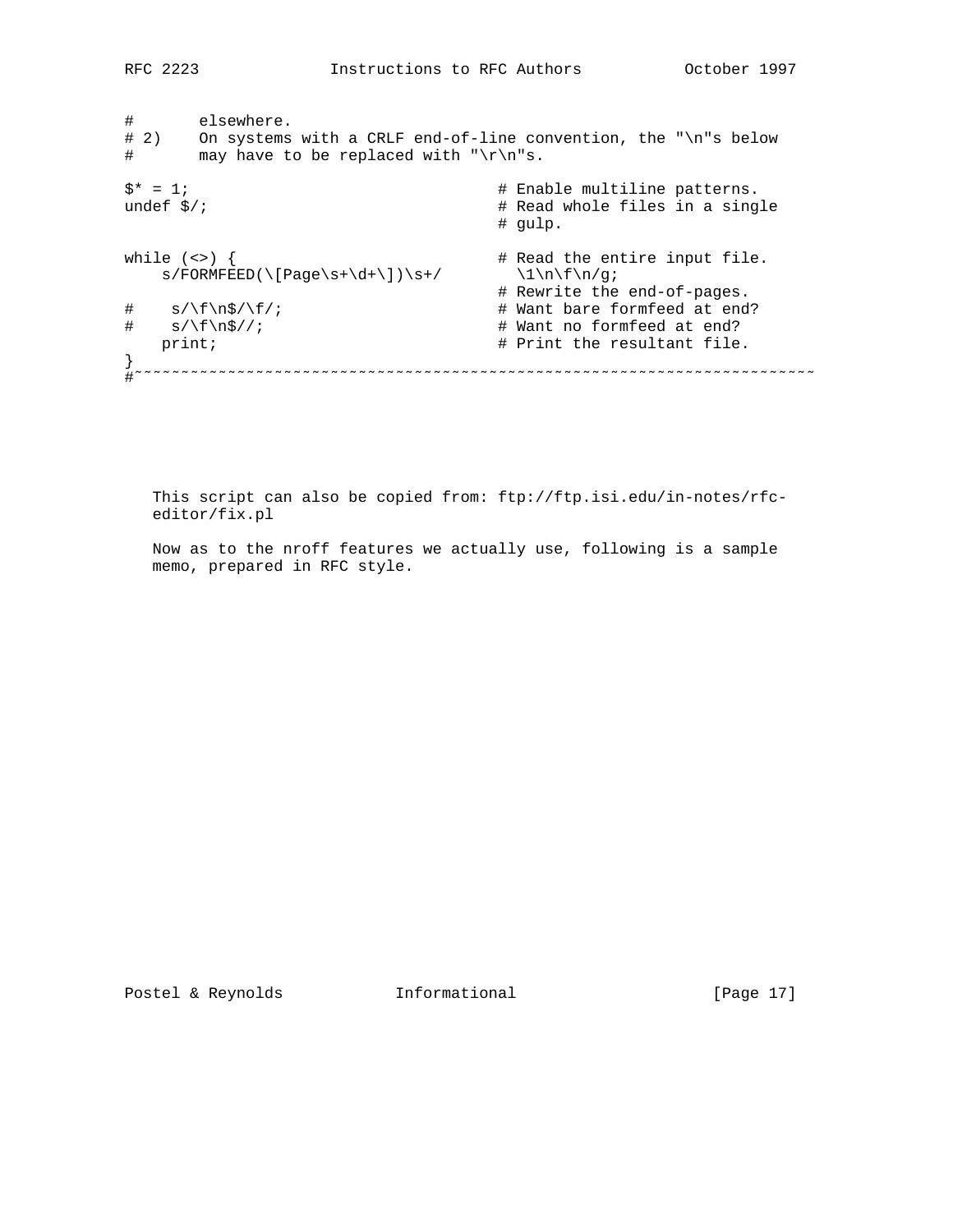.pl 10.0i .po 0 .ll 7.2i .lt 7.2i .nr LL 7.2i .nr LT 7.2i .ds LF Waitzman .ds RF PUTFFHERE[Page %] .ds CF .ds LH RFC 1149 .ds RH 1 April 1990 .ds CH IP Datagrams on Avian Carriers .hy 0 .ad l .in 0 Network Working Group and the set of the set of the D. Waitzman Request for Comments: 1149 BBN STC

1 April 1990

.ce A Standard for the Transmission of IP Datagrams on Avian Carriers

 $+ i 0$ Status of this Memo

.fi

.in 3 This memo describes an experimental method for the encapsulation of IP datagrams in avian carriers. This specification is primarily useful in Metropolitan Area Networks. This is an experimental, not recommended standard. Distribution of this memo is unlimited.

.ti 0 Overview and Rational

Avian carriers can provide high delay, low throughput, and low altitude service. The connection topology is limited to a single point-to-point path for each carrier, used with standard carriers, but many carriers can be used without significant interference with each other, outside of early spring. This is because of the 3D ether space available to the carriers, in contrast to the 1D ether used by IEEE802.3. The carriers have an intrinsic collision avoidance system, which increases availability. Unlike some network technologies, such as packet radio, communication is not limited to line-of-sight distance. Connection oriented service is available in some cities, usually based upon a central hub topology.

Postel & Reynolds **Informational** [Page 18]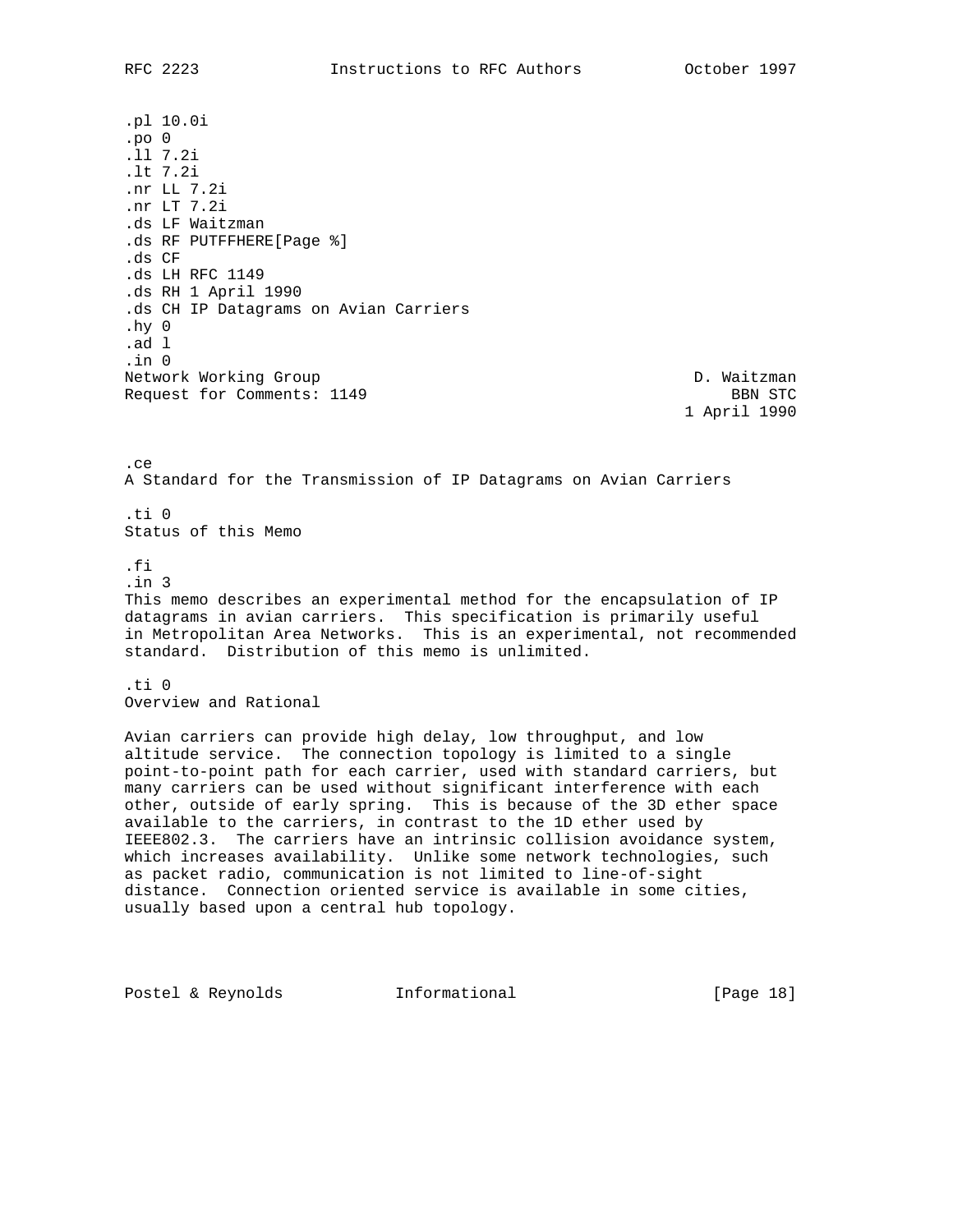.ti 0 Frame Format

The IP datagram is printed, on a small scroll of paper, in hexadecimal, with each octet separated by whitestuff and blackstuff. The scroll of paper is wrapped around one leg of the avian carrier. A band of duct tape is used to secure the datagram's edges. The bandwidth is limited to the leg length. The MTU is variable, and paradoxically, generally increases with increased carrier age. A typical MTU is 256 milligrams. Some datagram padding may be needed.

Upon receipt, the duct tape is removed and the paper copy of the datagram is optically scanned into a electronically transmittable form.

.ti 0 Discussion

Multiple types of service can be provided with a prioritized pecking order. An additional property is built-in worm detection and eradication. Because IP only guarantees best effort delivery, loss of a carrier can be tolerated. With time, the carriers are self-regenerating. While broadcasting is not specified, storms can cause data loss. There is persistent delivery retry, until the carrier drops. Audit trails are automatically generated, and can often be found on logs and cable trays.

.ti 0 Security Considerations

.in 3 Security is not generally a problem in normal operation, but special measures must be taken (such as data encryption) when avian carriers are used in a tactical environment.

.ti 0 Author's Address

.nf David Waitzman BBN Systems and Technologies Corporation BBN Labs Division 10 Moulton Street Cambridge, MA 02238

Phone: (617) 873-4323

EMail: dwaitzman@BBN.COM

Postel & Reynolds **Informational** [Page 19]